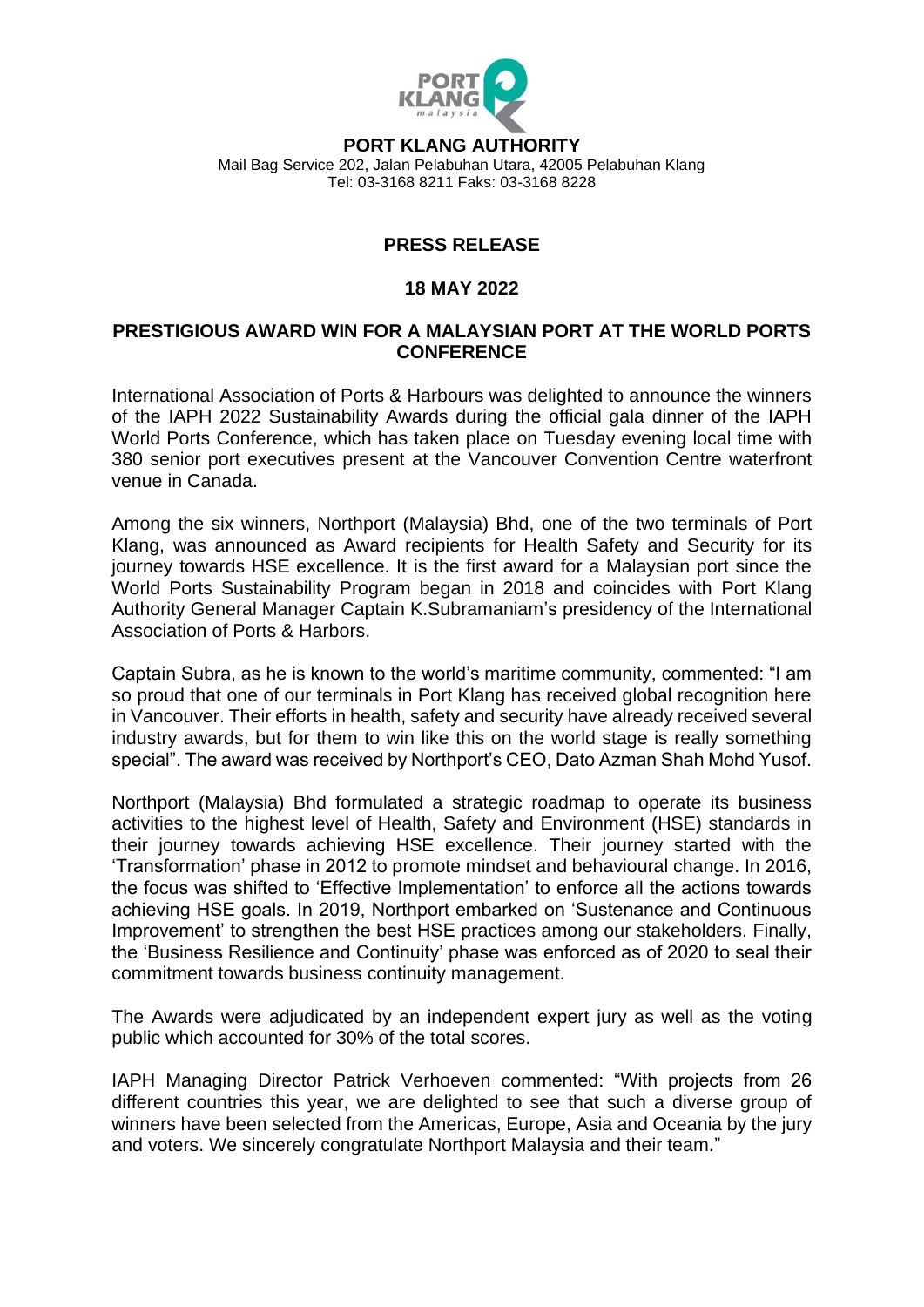The Sustainability Awards ceremony was held in conjunction with IAPH's World Port Conference in Vancouver, Canada with over 400 delegates attending the 3-day event. Themed 'Close the Gaps', the conference saw industry experts coming together to discuss the challenges and technological breakthroughs in the ports sector with emphasis on sustainability through good practices based on efficient and clean energy, digitalisation and resilience.

## **CAPT. K. SUBRAMANIAM**

General Manager Port Klang Authority

-------------------------------------------------end----------------------------------------------------------